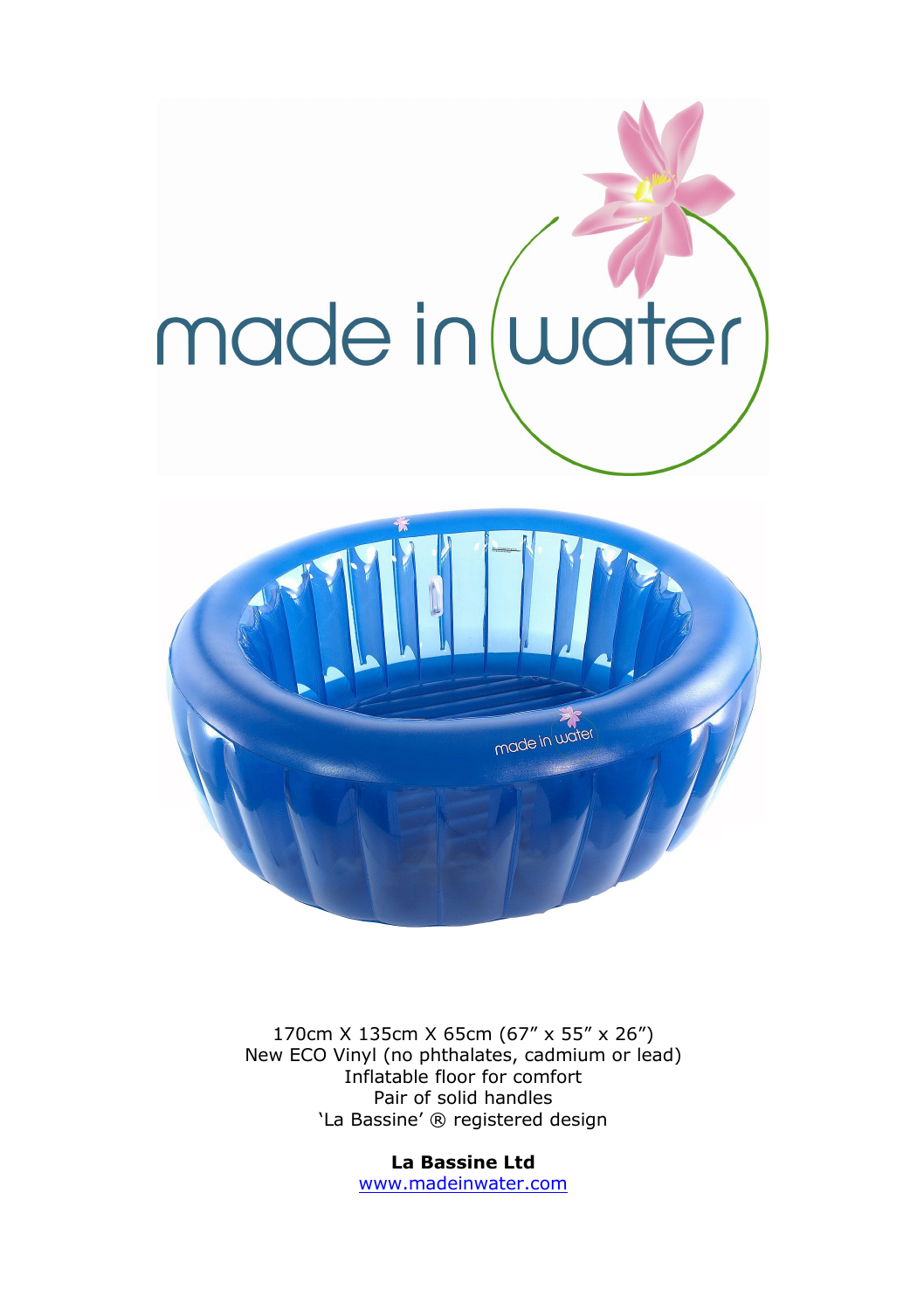Dear Mum-to-be,

Thank you for purchasing La Bassine birth pool. We wish you a very happy and successful birth!

La Bassine has been designed for your comfort and to help you to have a natural, active birth. We want you to enjoy using your birth pool and other equipment. Therefore, it is very important that you read the following, prior to use.

### **IMPORTANT INFORMATION:**

INFLATABLES REQUIRE CAREFUL HANDLING, TO AVOID PIN HOLES, CUTS AND ABRAISIONS. WHEN INFLATING YOUR POOL, PLEASE ENSURE THERE IS NOTHING UNDERNEATH THAT COULD CAUSE DAMAGE.

WE STRONGLY RECOMMEND THAT YOU TEST YOUR POOL FOR POSSIBLE LEAKS, AT LEAST TWO WEEKS PRIOR TO EXPECTED USE.

# **TESTING YOUR POOL**

INFLATE POOL, (SEE INSTRUCTIONS BELOW). THEN LEAVE FOR AT LEAST 4 HOURS.

PROVIDING THE POOL IS HOLDING AIR, YOU MAY THEN FILL THE POOL, UP TO ABOUT 6" WITH WATER. WATCH FOR POSSIBLE LEAKS ON YOUR FLOOR, FOR AT LEAST 1 HOUR. YOU MAY THEN TOP UP YOUR POOL.

IF ANY PROBLEMS ARE DISCOVERED, PLEASE CONTACT US AT: info@madeinwater.co.uk immediately.

## **INFLATING YOUR POOL**

DO NOT OVER-INFLATE YOUR POOL; over-inflation is the most common cause of air leaks.

- 1. INFLATE THE FLOOR FIRST, using a small needle adaptor, into the small valve in the floor.
- 2. INFLATE THE WALL, using the large black valve, until firm by inflating, after removing the top cap, which makes it a one way valve. Make sure that the small white valve close by, is closed.
- 3. If you are using a liner, it can be installed at this point.
- 4. Your pool is now ready to be filled. **To avoid possible weakening of the seams of the pool, please do not exceed 39 degrees C, (100 F) water temperature.**
- 5. FILL TO FILL LINE ON THE INSIDE OF POOL, you can make water level adjustments after you are submerged in the pool.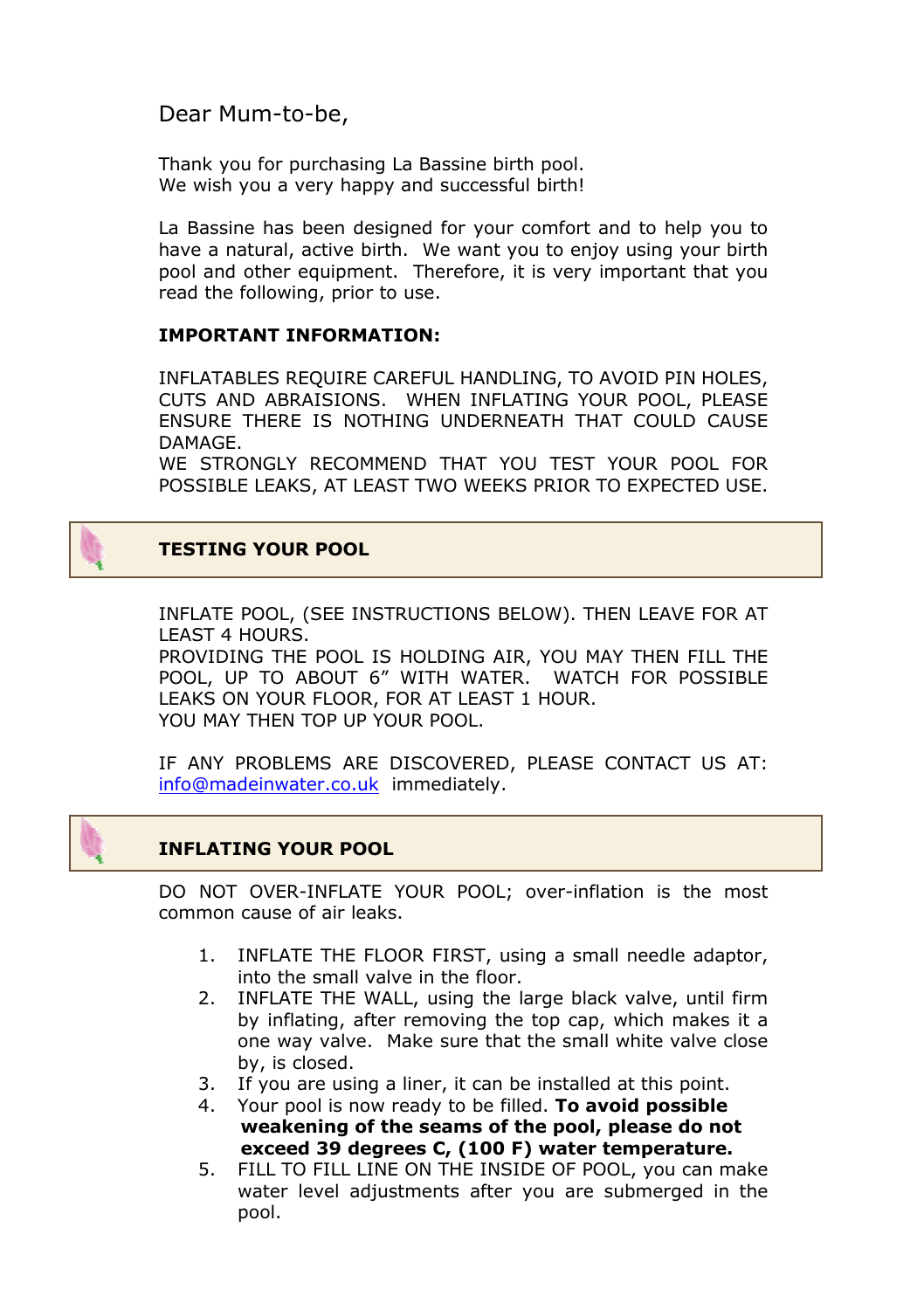Your water pump will empty the pool quickly and efficiently, but bear in mind that the higher the water has to be pumped, the harder the pump has to work and the longer it will take. Therefore, if possible, empty pool into a drain, rather than an elevated sink.



### **Cleaning your pool**

Once the pool is empty, wash the pool inside and out with a solution of warm water and soap(washing up liquid is fine), and a soft cloth. Rinse the pool with clean water (in the garden with a hose pipe is easiest) then wipe over the inside with a sterilising solution and kitchen towel. Leave the pool to dry thoroughly before packing away.



### **Deflating your pool**

- 1. Open the base black valve on the side of the pool to let most of the air out, in the meantime deflate the floor with the smallest nozzle of the pump until all the air is removed.
- 2. A small amount of air will remain in the side of the pool. Replace the large black valve and continue deflating the walls through the small white valve. Insert the correct nozzle and continue deflating the walls with the pump until all the air is removed.
- 3. Ensure the walls are folded in over the base; fold the pool in half length ways before rolling it and placing it in its storage bag.
- 4. Store in a cool, dry place.